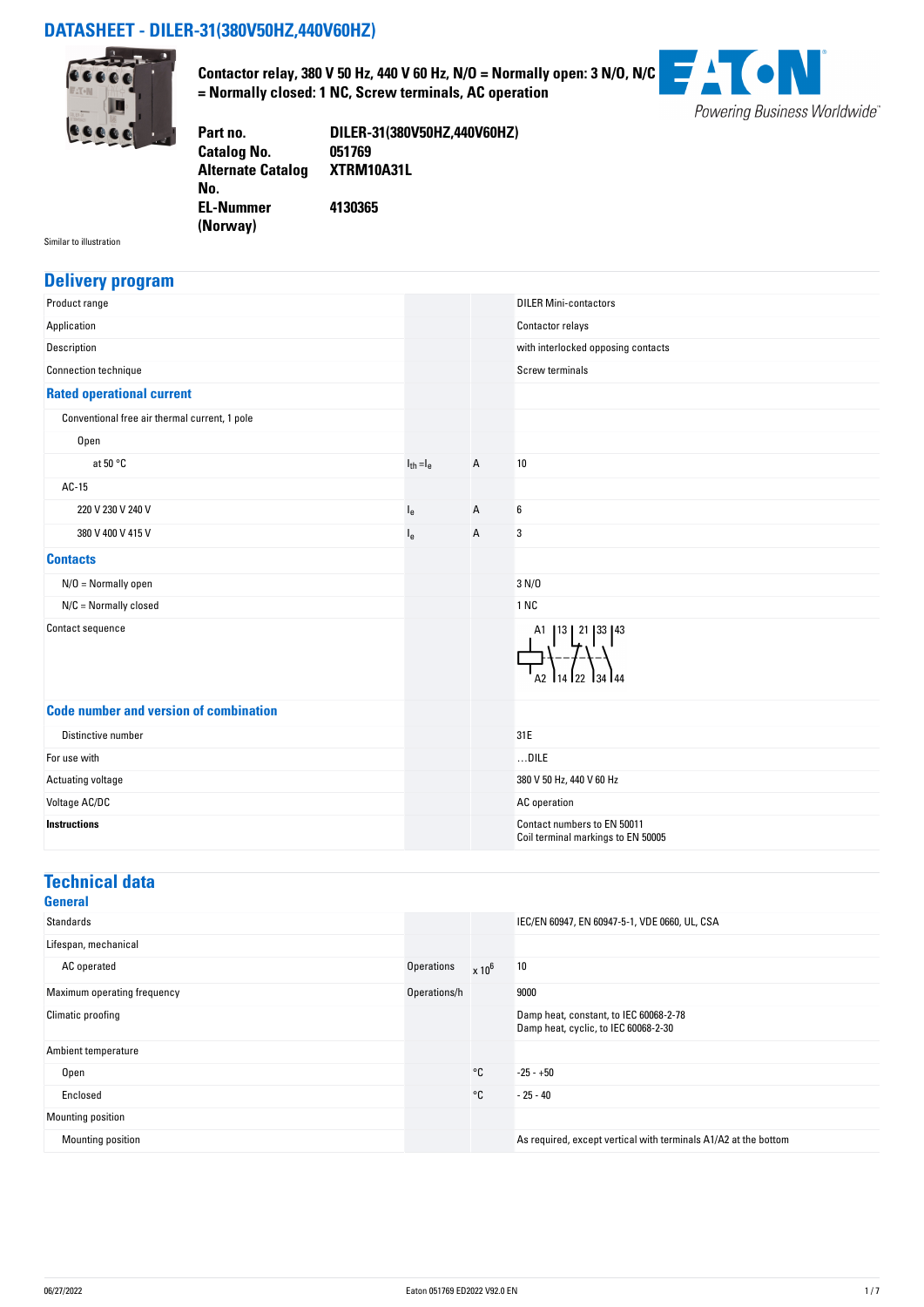

|                                                                               |                             |                 | $\sim$<br>؎                                                                     |
|-------------------------------------------------------------------------------|-----------------------------|-----------------|---------------------------------------------------------------------------------|
| Mechanical shock resistance (IEC/EN 60068-2-27)                               |                             |                 |                                                                                 |
| Half-sinusoidal shock, 10 ms                                                  |                             |                 |                                                                                 |
| Basic unit with auxiliary contact module                                      |                             | $\mathfrak g$   |                                                                                 |
| N/O contact                                                                   |                             | g               | 10                                                                              |
| N/C contact                                                                   |                             | g               | 8                                                                               |
| Degree of Protection                                                          |                             |                 | <b>IP20</b>                                                                     |
| Protection against direct contact when actuated from front (EN 50274)         |                             |                 | Finger and back-of-hand proof                                                   |
| Altitude                                                                      |                             | ${\sf m}$       | Max. 2000                                                                       |
| Weight                                                                        |                             |                 |                                                                                 |
| AC operated                                                                   |                             | kg              | 0.17                                                                            |
| <b>Terminal capacities</b>                                                    |                             | mm <sup>2</sup> |                                                                                 |
| Screw terminals                                                               |                             |                 |                                                                                 |
| Solid                                                                         |                             | mm <sup>2</sup> | $1 \times (0.75 - 2.5)$<br>$2 \times (0.75 - 2.5)$                              |
| Flexible with ferrule                                                         |                             | mm <sup>2</sup> | $1 \times (0.75 - 1.5)$<br>$2 \times (0.75 - 1.5)$                              |
| Solid or stranded                                                             |                             | AWG             | $18 - 14$<br>$1 \times (18 - 14)$<br>$2 \times (18 - 14)$                       |
| Stripping length                                                              |                             | mm              | 8                                                                               |
| <b>Terminal screw</b>                                                         |                             |                 | M3.5                                                                            |
| Pozidriv screwdriver                                                          |                             | Size            | $\overline{2}$                                                                  |
| Standard screwdriver                                                          |                             | mm              | $0.8 \times 5.5$<br>$1 \times 6$                                                |
| Max. tightening torque                                                        |                             | Nm              | $1.2$                                                                           |
| <b>Contacts</b>                                                               |                             |                 |                                                                                 |
| Interlocked opposing contacts to ZH 1/457, including auxiliary contact module |                             |                 | Yes                                                                             |
| Rated impulse withstand voltage                                               | $\mathsf{U}_{\mathsf{imp}}$ | V AC            | 6000                                                                            |
| Overvoltage category/pollution degree                                         |                             |                 | III/3                                                                           |
| Rated insulation voltage                                                      | $U_i$                       | V AC            | 690                                                                             |
| Rated operational voltage                                                     | $\mathsf{U}_{\mathsf{e}}$   | V AC            | 600                                                                             |
| Safe isolation to EN 61140                                                    |                             |                 |                                                                                 |
| between coil and auxiliary contacts                                           |                             | V AC            | 300                                                                             |
| between the auxiliary contacts                                                |                             | V AC            | 300                                                                             |
| Rated operational current                                                     |                             | A               |                                                                                 |
| Conventional free air thermal current, 1 pole                                 |                             |                 |                                                                                 |
| Open                                                                          |                             |                 |                                                                                 |
| at $50 °C$                                                                    | $I_{th} = I_e$              | A               | 10                                                                              |
| $AC-15$                                                                       |                             |                 |                                                                                 |
| 220 V 230 V 240 V                                                             | $I_e$                       | A               | 6                                                                               |
| 380 V 400 V 415 V                                                             | $I_{e}$                     | А               | 3                                                                               |
| 500 V                                                                         | $I_{e}$                     | A               | 1.5                                                                             |
| DC current                                                                    |                             |                 |                                                                                 |
| Notes                                                                         |                             |                 | Switch-on and switch-off conditions based on DC-13, time constant as specified. |
| DC L/R $\leq$ 15 ms                                                           |                             |                 |                                                                                 |
| Contacts in series:                                                           |                             | Α               |                                                                                 |
| $\mathbf{1}$                                                                  | 24 V                        | A               | 2.5                                                                             |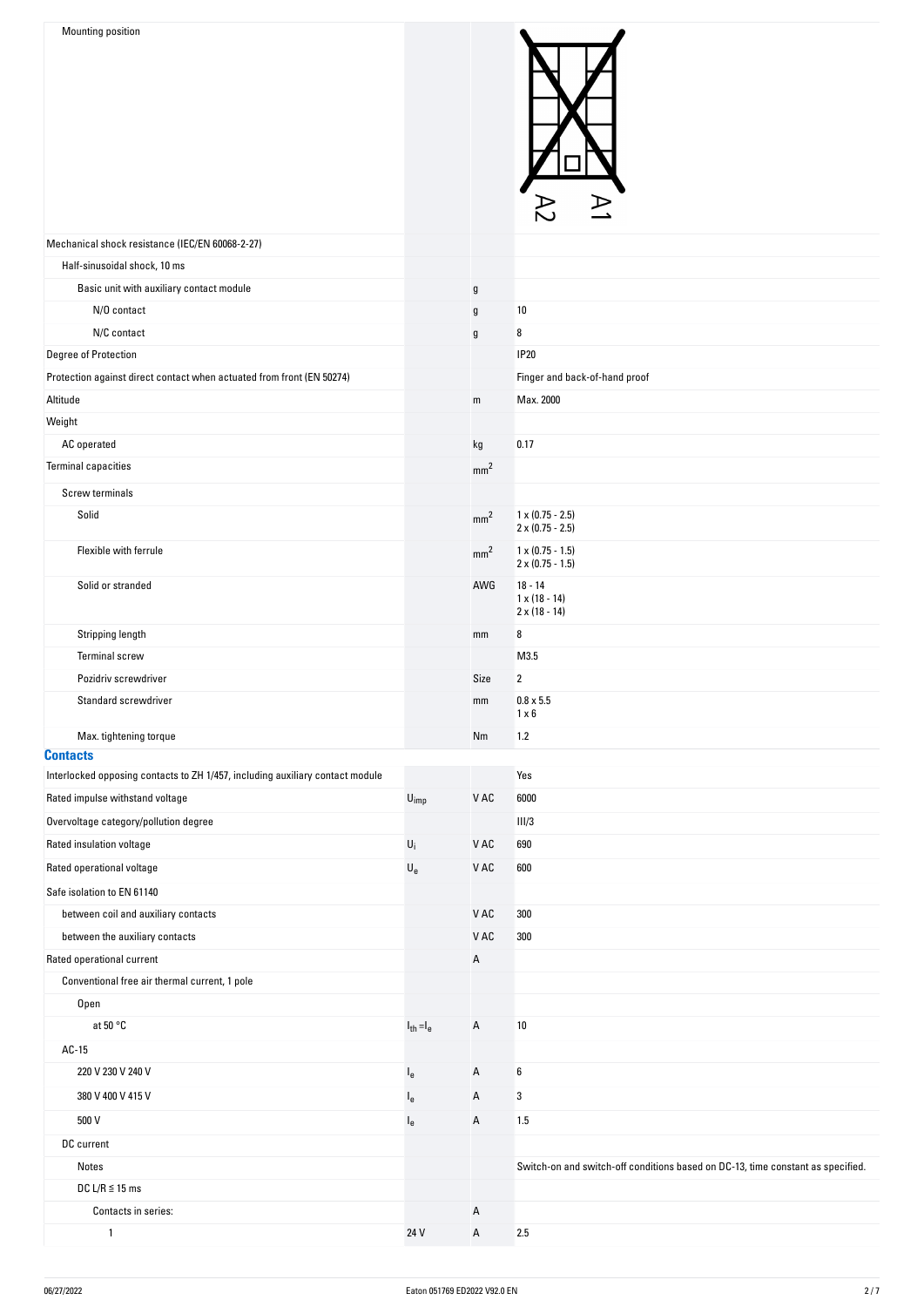| $\overline{2}$                                                                                        | 60 V         | Α            | 2.5                                                                                                                            |
|-------------------------------------------------------------------------------------------------------|--------------|--------------|--------------------------------------------------------------------------------------------------------------------------------|
| 3                                                                                                     | 110V         | A            | 1.5                                                                                                                            |
| 3                                                                                                     | 220 V        | Α            | 0.5                                                                                                                            |
| Control circuit reliability                                                                           | Failure rate | $\lambda$    | $<$ 10 <sup>-8</sup> , $<$ one failure at 100 million operations<br>(at $U_e = 24$ V DC, $U_{min} = 17$ V, $I_{min} = 5.4$ mA) |
| Short-circuit rating without welding                                                                  |              |              |                                                                                                                                |
| Maximum overcurrent protective device                                                                 |              |              |                                                                                                                                |
| 220 V 230 V 240 V                                                                                     |              | PKZM0 4      |                                                                                                                                |
| 380 V 400 V 415 V                                                                                     |              | PKZM0 4      |                                                                                                                                |
| Short-circuit protection maximum fuse                                                                 |              |              |                                                                                                                                |
| 500 V                                                                                                 |              | A gG/gL 6    |                                                                                                                                |
| 500 V                                                                                                 |              | A fast       | 10                                                                                                                             |
| Current heat loss at Ith                                                                              |              |              |                                                                                                                                |
| AC operated                                                                                           |              | W            | 1.1                                                                                                                            |
| <b>Magnet systems</b>                                                                                 |              |              |                                                                                                                                |
| Voltage tolerance                                                                                     |              |              |                                                                                                                                |
| AC operated                                                                                           |              |              |                                                                                                                                |
| Single-voltage coil 50 Hz and dual-voltage coil 50 Hz, 60 Hz                                          | Pick-up      | $x U_c$      | $0.8 - 1.1$                                                                                                                    |
| Dual-frequency coil 50/60 Hz                                                                          | Pick-up      | $x U_c$      | $0.85 - 1.1$                                                                                                                   |
| Power consumption                                                                                     |              |              |                                                                                                                                |
| AC operation                                                                                          |              |              |                                                                                                                                |
| Single-voltage coil 50 Hz and dual-voltage coil 50 Hz, 60 Hz                                          | Pick-up      | VA           | 25                                                                                                                             |
| Single-voltage coil 50 Hz and dual-voltage coil 50 Hz, 60 Hz                                          | Sealing      | VA           | 4.6                                                                                                                            |
| Single-voltage coil 50 Hz and dual-voltage coil 50 Hz, 60 Hz                                          | Sealing      | W            | 1.3                                                                                                                            |
| duty factor                                                                                           |              | % DF         | 100                                                                                                                            |
| Changeover time at 100 % U <sub>S</sub> (recommended value)                                           |              |              |                                                                                                                                |
| AC operated closing delay                                                                             |              | ms           | $14 - 21$                                                                                                                      |
| AC operated N/O contact opening delay                                                                 |              | ms           | $8 - 18$                                                                                                                       |
| AC operated With auxiliary contact module Max. closing delay<br><b>Rating data for approved types</b> |              | ms           | 45                                                                                                                             |
| Auxiliary contacts                                                                                    |              |              |                                                                                                                                |
| <b>Pilot Duty</b>                                                                                     |              |              |                                                                                                                                |
| AC operated                                                                                           |              |              | A600                                                                                                                           |
| DC operated                                                                                           |              |              | P300                                                                                                                           |
| <b>General Use</b>                                                                                    |              |              |                                                                                                                                |
| $\mathsf{AC}$                                                                                         |              | $\sf V$      | 600                                                                                                                            |
| AC                                                                                                    |              | А            | 10                                                                                                                             |
| DC                                                                                                    |              | $\mathsf{V}$ | 250                                                                                                                            |
| DC                                                                                                    |              | A            | $0.5\,$                                                                                                                        |
|                                                                                                       |              |              |                                                                                                                                |
| <b>FARE</b>                                                                                           |              |              |                                                                                                                                |

#### **Design verification as per IEC/EN 61439**

| Technical data for design verification                                                                                    |                   |              |                                            |
|---------------------------------------------------------------------------------------------------------------------------|-------------------|--------------|--------------------------------------------|
| Rated operational current for specified heat dissipation                                                                  | ı,                | $\mathsf{A}$ | 6                                          |
| Heat dissipation per pole, current-dependent                                                                              | $P_{\text{vid}}$  | W            | 0.4                                        |
| Equipment heat dissipation, current-dependent                                                                             | $P_{\text{vid}}$  | W            | 0                                          |
| Static heat dissipation, non-current-dependent                                                                            | $P_{VS}$          | W            | 1.8                                        |
| Heat dissipation capacity                                                                                                 | $P_{\text{diss}}$ | W            | 0                                          |
| Operating ambient temperature min.                                                                                        |                   | °C           | $-25$                                      |
| Operating ambient temperature max.                                                                                        |                   | °C           | 50                                         |
| IEC/EN 61439 design verification                                                                                          |                   |              |                                            |
| 10.2 Strength of materials and parts                                                                                      |                   |              |                                            |
| 10.2.2 Corrosion resistance                                                                                               |                   |              | Meets the product standard's requirements. |
| 10.2.3.1 Verification of thermal stability of enclosures                                                                  |                   |              | Meets the product standard's requirements. |
| 10.2.3.2 Verification of resistance of insulating materials to normal heat                                                |                   |              | Meets the product standard's requirements. |
| 10.2.3.3 Verification of resistance of insulating materials to abnormal heat<br>and fire due to internal electric effects |                   |              | Meets the product standard's requirements. |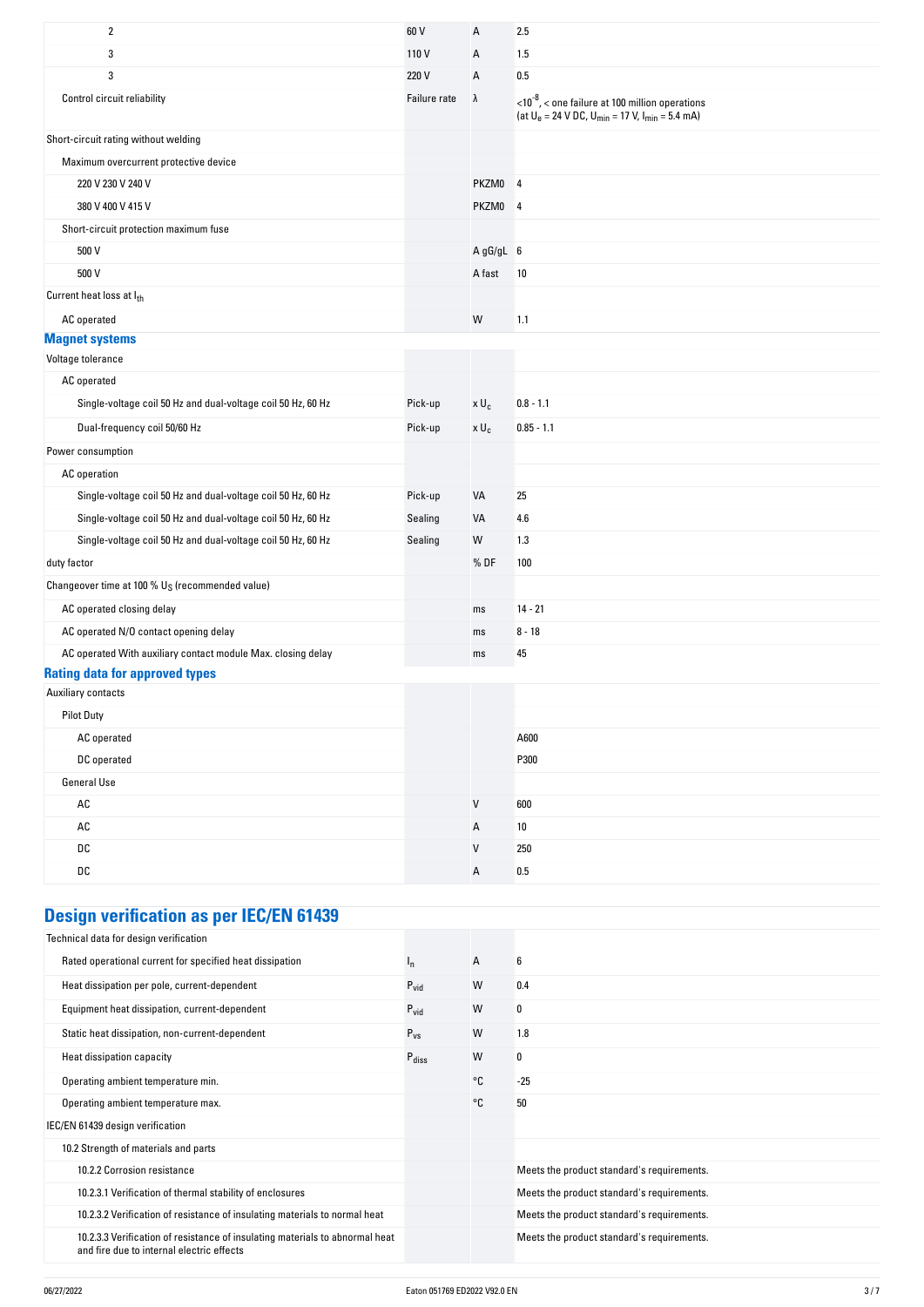| 10.2.4 Resistance to ultra-violet (UV) radiation         | Meets the product standard's requirements.                                                                                          |
|----------------------------------------------------------|-------------------------------------------------------------------------------------------------------------------------------------|
| 10.2.5 Lifting                                           | Does not apply, since the entire switchgear needs to be evaluated.                                                                  |
| 10.2.6 Mechanical impact                                 | Does not apply, since the entire switchgear needs to be evaluated.                                                                  |
| 10.2.7 Inscriptions                                      | Meets the product standard's requirements.                                                                                          |
| 10.3 Degree of protection of ASSEMBLIES                  | Does not apply, since the entire switchgear needs to be evaluated.                                                                  |
| 10.4 Clearances and creepage distances                   | Meets the product standard's requirements.                                                                                          |
| 10.5 Protection against electric shock                   | Does not apply, since the entire switchgear needs to be evaluated.                                                                  |
| 10.6 Incorporation of switching devices and components   | Does not apply, since the entire switchgear needs to be evaluated.                                                                  |
| 10.7 Internal electrical circuits and connections        | Is the panel builder's responsibility.                                                                                              |
| 10.8 Connections for external conductors                 | Is the panel builder's responsibility.                                                                                              |
| 10.9 Insulation properties                               |                                                                                                                                     |
| 10.9.2 Power-frequency electric strength                 | Is the panel builder's responsibility.                                                                                              |
| 10.9.3 Impulse withstand voltage                         | Is the panel builder's responsibility.                                                                                              |
| 10.9.4 Testing of enclosures made of insulating material | Is the panel builder's responsibility.                                                                                              |
| 10.10 Temperature rise                                   | The panel builder is responsible for the temperature rise calculation. Eaton will<br>provide heat dissipation data for the devices. |
| 10.11 Short-circuit rating                               | Is the panel builder's responsibility. The specifications for the switchgear must be<br>observed.                                   |
| 10.12 Electromagnetic compatibility                      | Is the panel builder's responsibility. The specifications for the switchgear must be<br>observed.                                   |
| 10.13 Mechanical function                                | The device meets the requirements, provided the information in the instruction<br>leaflet (IL) is observed.                         |

# **Technical data ETIM 8.0**

| Low-voltage industrial components (EG000017) / Contactor relay (EC000196)                |  |
|------------------------------------------------------------------------------------------|--|
| Electric engineering, automation, process control engineering / Low-voltage switch techn |  |

| Electric engineering, automation, process control engineering / Low-voltage switch technology / Contactor (LV) / Contactor relay (ecl@ss10.0.1-27-37-10-01 [AAB716014]) |              |                  |  |
|-------------------------------------------------------------------------------------------------------------------------------------------------------------------------|--------------|------------------|--|
| Rated control supply voltage Us at AC 50HZ                                                                                                                              | $\mathsf{V}$ | 380 - 380        |  |
| Rated control supply voltage Us at AC 60HZ                                                                                                                              | V            | 440 - 440        |  |
| Rated control supply voltage Us at DC                                                                                                                                   | $\vee$       | $0 - 0$          |  |
| Voltage type for actuating                                                                                                                                              |              | AC               |  |
| Rated operation current le, 400 V                                                                                                                                       | Α            | 3                |  |
| Connection type auxiliary circuit                                                                                                                                       |              | Screw connection |  |
| Mounting method                                                                                                                                                         |              | DIN-rail/screw   |  |
| Interface                                                                                                                                                               |              | No               |  |
| Number of auxiliary contacts as normally closed contact                                                                                                                 |              |                  |  |
| Number of auxiliary contacts as normally open contact                                                                                                                   |              | 3                |  |
| Number of auxiliary contacts as normally closed contact, delayed switching                                                                                              |              | 0                |  |
| Number of auxiliary contacts as normally open contact, leading                                                                                                          |              | 0                |  |
| Number of auxiliary contacts as change-over contact                                                                                                                     |              | 0                |  |
| With LED indication                                                                                                                                                     |              | No               |  |
| Suitable for manual operation                                                                                                                                           |              | No               |  |

## **Approvals**

| <b>Product Standards</b>             | IEC/EN 60947-4-1; UL 508; CSA-C22.2 No. 14-05; CE marking |
|--------------------------------------|-----------------------------------------------------------|
| UL File No.                          | E29184                                                    |
| UL Category Control No.              | <b>NKCR</b>                                               |
| CSA File No.                         | 012528                                                    |
| <b>CSA Class No.</b>                 | 3211-03                                                   |
| North America Certification          | UL listed, CSA certified                                  |
| Specially designed for North America | No                                                        |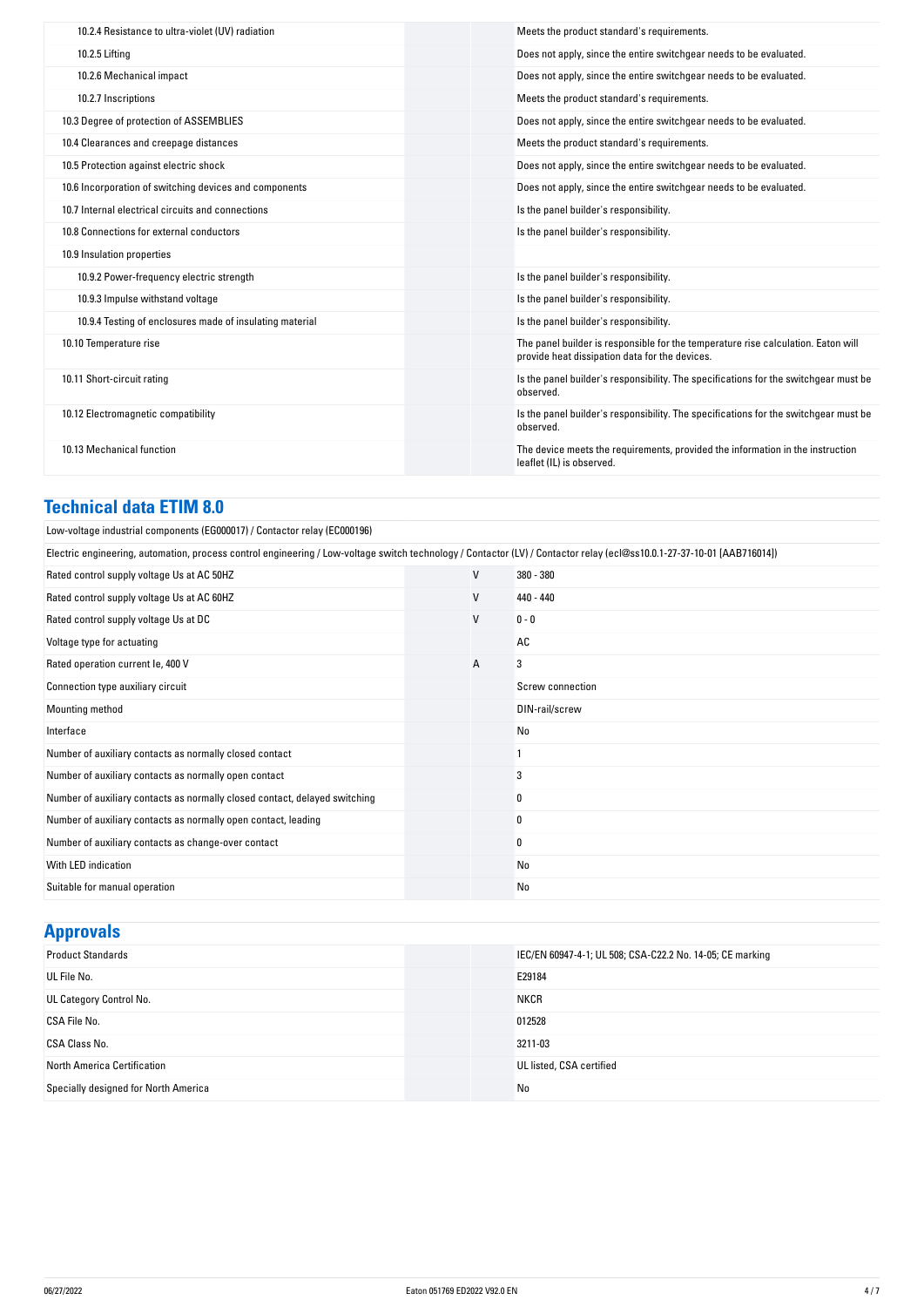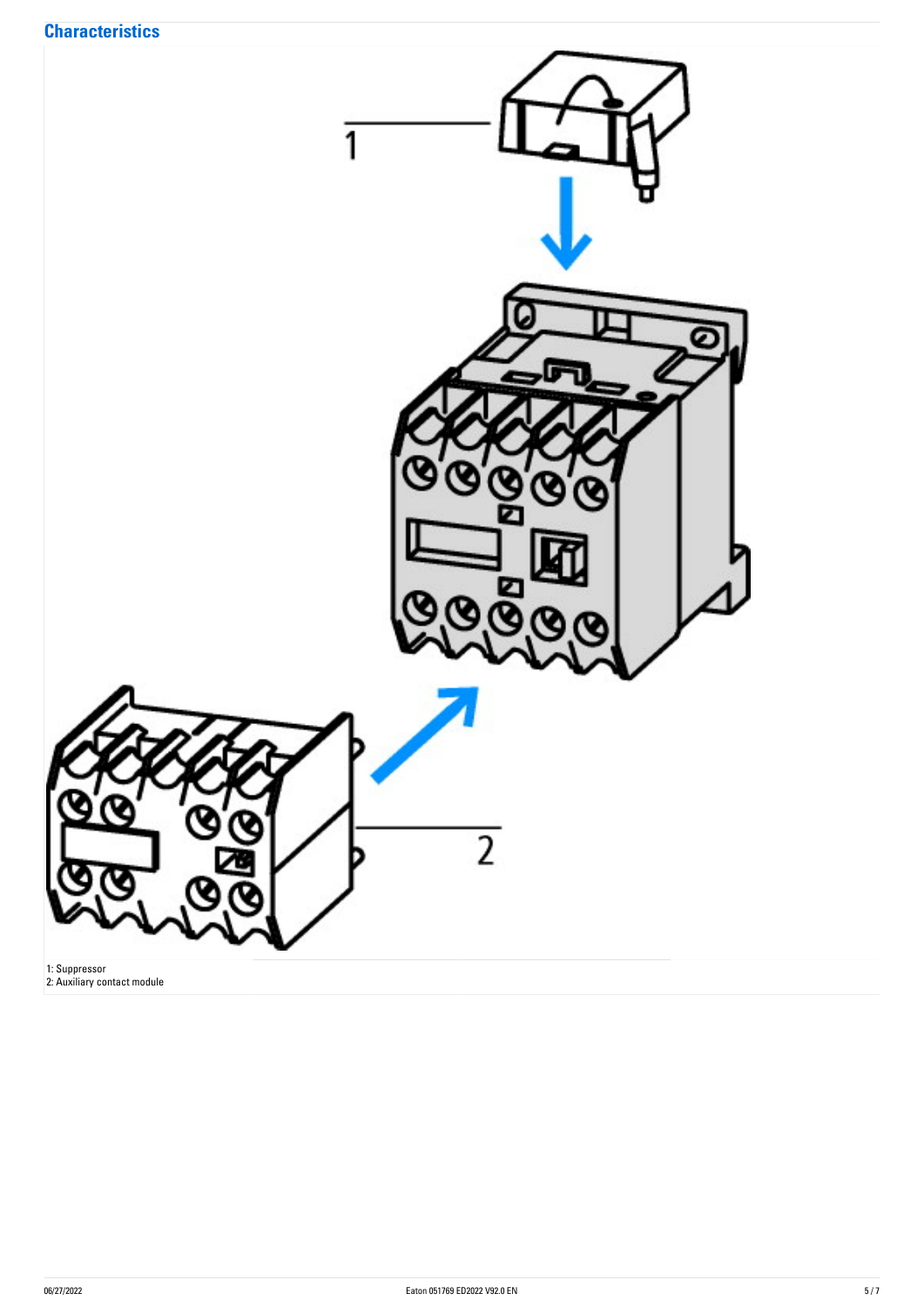

### **Dimensions**